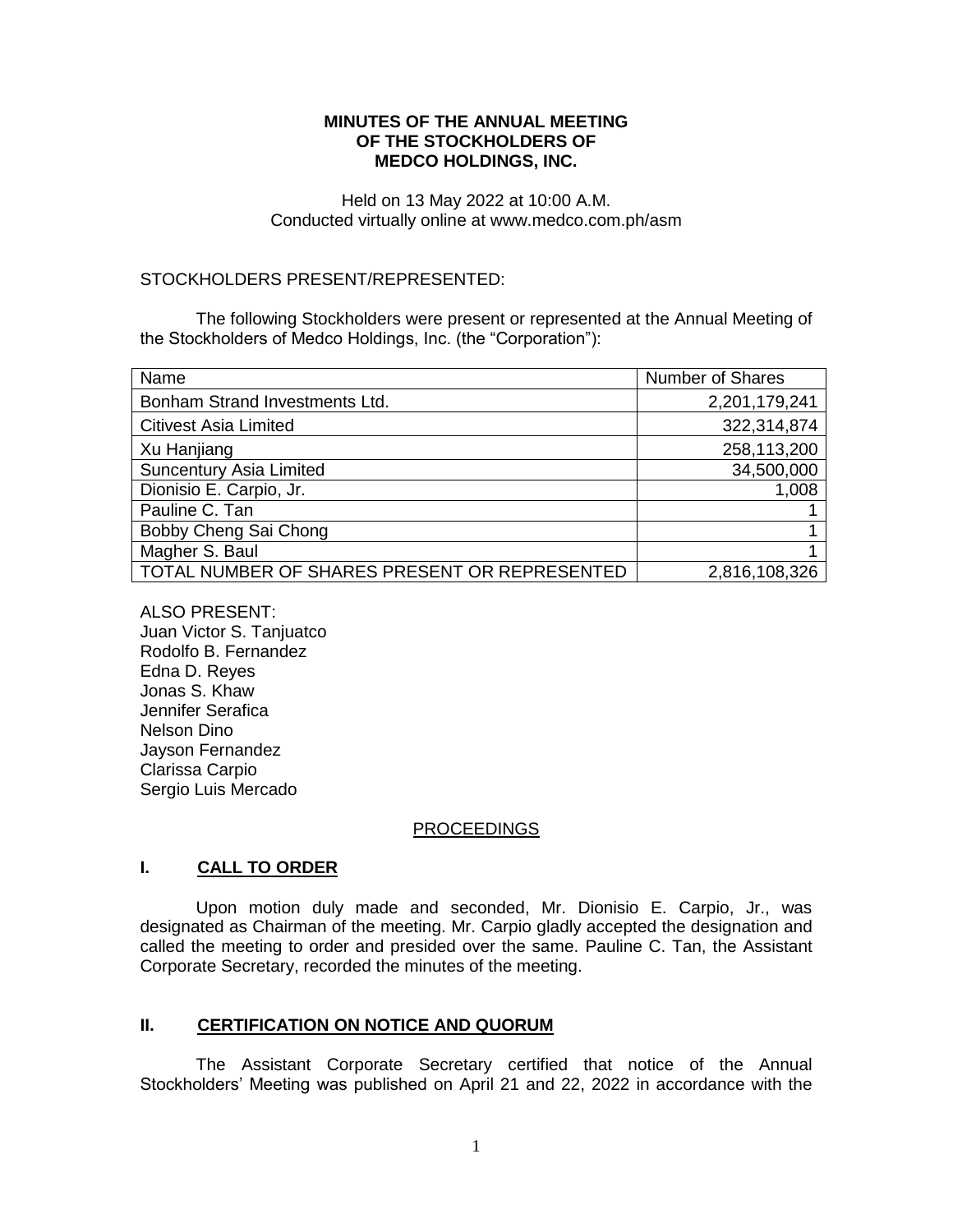requirements of the Securities and Exchange Commission. Stockholders as of the record date of 19 April 2022 (the "Record Date") are entitled to vote in the meeting.

As to the existence of a quorum, the Assistant Corporate Secretary certified that stockholders representing 2,816,108,326 shares out of 3,159,292,441 outstanding shares, or 89.1373% of total outstanding shares, are present in person, registered to vote in absentia, or by proxy in this meeting; and there is a quorum for this meeting.

### **III. READING AND APPROVAL OF THE MINUTES OF THE ANNUAL MEETING OF THE STOCKHOLDERS HELD ON 14 MAY 2021**

Upon motion duly made and seconded, the reading of minutes of the annual stockholders' meeting of the Corporation held on 14 May 2021 was dispensed with, and the said minutes were approved.

| <b>Votes</b>      | <b>Number of Votes Cast</b> |
|-------------------|-----------------------------|
| Approving         | 2,816,108,326               |
| <b>Dissenting</b> | None                        |
| Abstaining        | None                        |
| Total             | 2,816,108,326               |

### **IV. APPROVAL OF THE ANNUAL REPORT AND THE AUDITED FINANCIAL STATEMENTS AS OF 31 DECEMBER 2021**

Upon motion duly made and seconded, the Annual Report and the Audited Financial Statements of the Corporation as of 31 December 2021 was approved.

| <b>Votes</b>      | <b>Number of Votes Cast</b> |
|-------------------|-----------------------------|
| Approving         | 2,816,108,326               |
| <b>Dissenting</b> | None                        |
| Abstaining        | None                        |
| Total             | 2,816,108,326               |

### **V. APPROVAL AND RATIFICATION OF THE ACTS, CONTRACTS, INVESTMENTS AND RESOLUTIONS OF THE BOARD AND MANAGEMENT OF THE CORPORATION SINCE THE LAST ANNUAL MEETING LAST 14 MAY 2021**

Upon motion duly made and seconded, the stockholders approved and ratified all the acts, contracts, investments and resolutions of the Board of Directors and management of the Corporation since the last annual meeting on 14 May 2021.

| <b>Votes</b>      | <b>Number of Votes Cast</b> |
|-------------------|-----------------------------|
| Approving         | 2,816,108,326               |
| <b>Dissenting</b> | <b>None</b>                 |
| Abstaining        | None                        |
| Total             | 2,816,108,326               |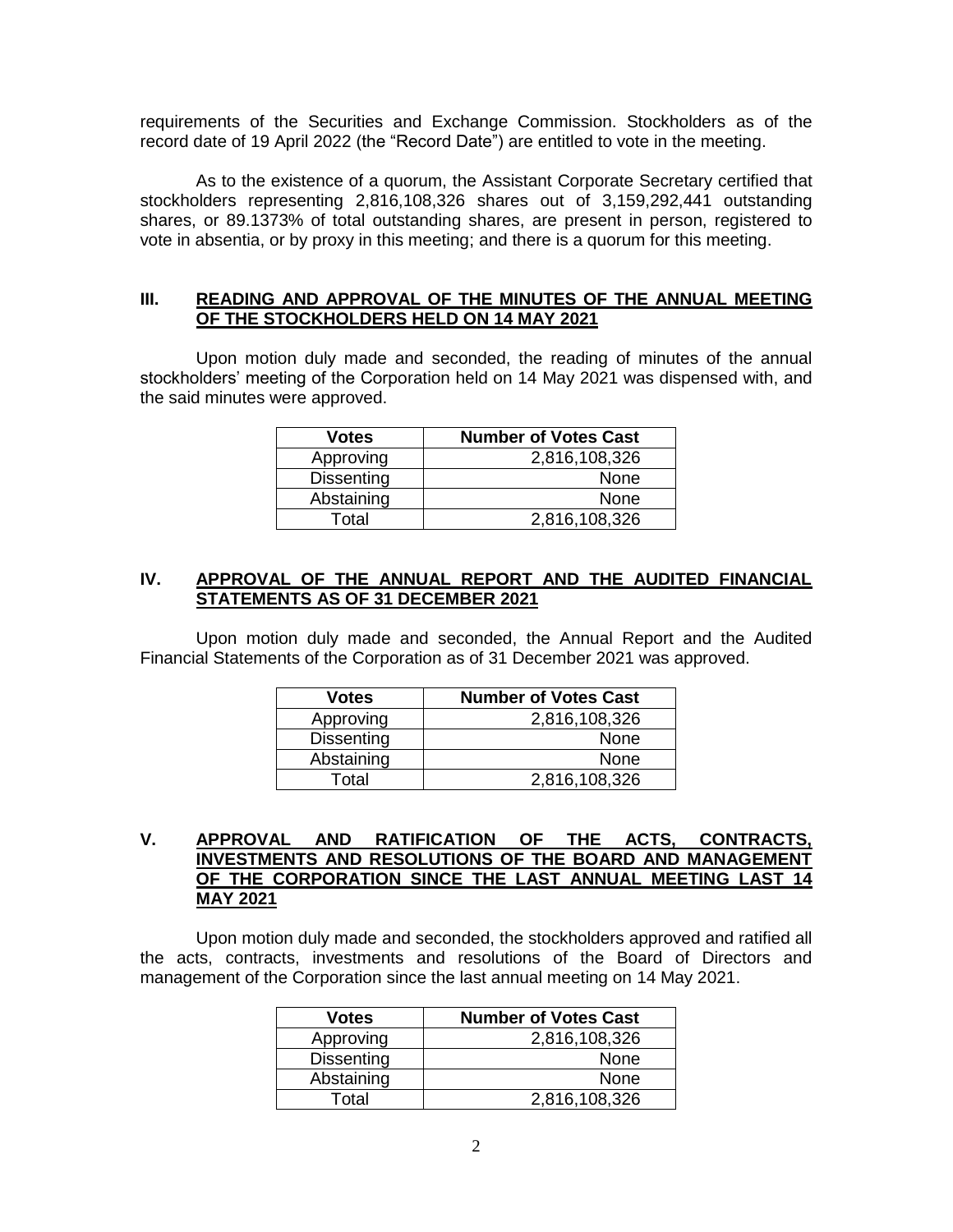# **VI. ELECTION OF DIRECTORS**

The Corporate Secretary certified that the following directors were nominated to the board, and their nominations were passed upon by the Nomination Committee. Since there are no other nominees for the seven (7) board seats, on motion duly made and seconded, and without any objection, the following were declared elected as members of the Board of Directors for the ensuing term:

> Mr. Bobby Cheng Sai Chong Mr. Dionisio E. Carpio, Jr. Ms. Pauline C. Tan Ms. Edna D. Reyes Atty. Magher S. Baul Mr. Rodolfo B. Fernandez (as independent director) Mr. Juan Victor S. Tanjuatco (as independent director)

The total votes\* on this matter are provided in the table below.

| Name                     | In Favor      | <b>Against</b> | <b>Abstain</b> | <b>Total Shares</b><br><b>Voting</b> |
|--------------------------|---------------|----------------|----------------|--------------------------------------|
| Bobby Cheng Sai Chong    | 2,816,108,326 | None           | None           | 2,816,108,326                        |
| Dionisio E. Carpio, Jr.  | 2,816,108,326 | None           | None           | 2,816,108,326                        |
| Edna D. Reyes            | 2,816,108,326 | None           | None           | 2,816,108,326                        |
| Pauline C. Tan           | 2,816,108,326 | None           | None           | 2,816,108,326                        |
| Magher S. Baul           | 2,816,108,326 | None           | None           | 2,816,108,326                        |
| Rodolfo B. Fernandez     | 2,816,108,326 | None           | None           | 2,816,108,326                        |
| Juan Victor S. Tanjuatco | 2,816,108,326 | None           | None           | 2,816,108,326                        |

# **VII. APPOINTMENT OF EXTERNAL AUDITORS FOR THE YEAR 2021**

Upon motion duly made and seconded, the firm of Punongbayan & Araullo, the Philippine representative of Grant Thornton International, was appointed as external auditors of the Corporation for the year 2022.

| <b>Votes</b>      | <b>Number of Votes Cast</b> |
|-------------------|-----------------------------|
| Approving         | 2,816,108,326               |
| <b>Dissenting</b> | None                        |
| Abstaining        | None                        |
| Total             | 2,816,108,326               |

#### **VIII. ADJOURNMENT**

There being no other matters, questions or items on the agenda, the meeting was, upon motion duly made and seconded, adjourned.